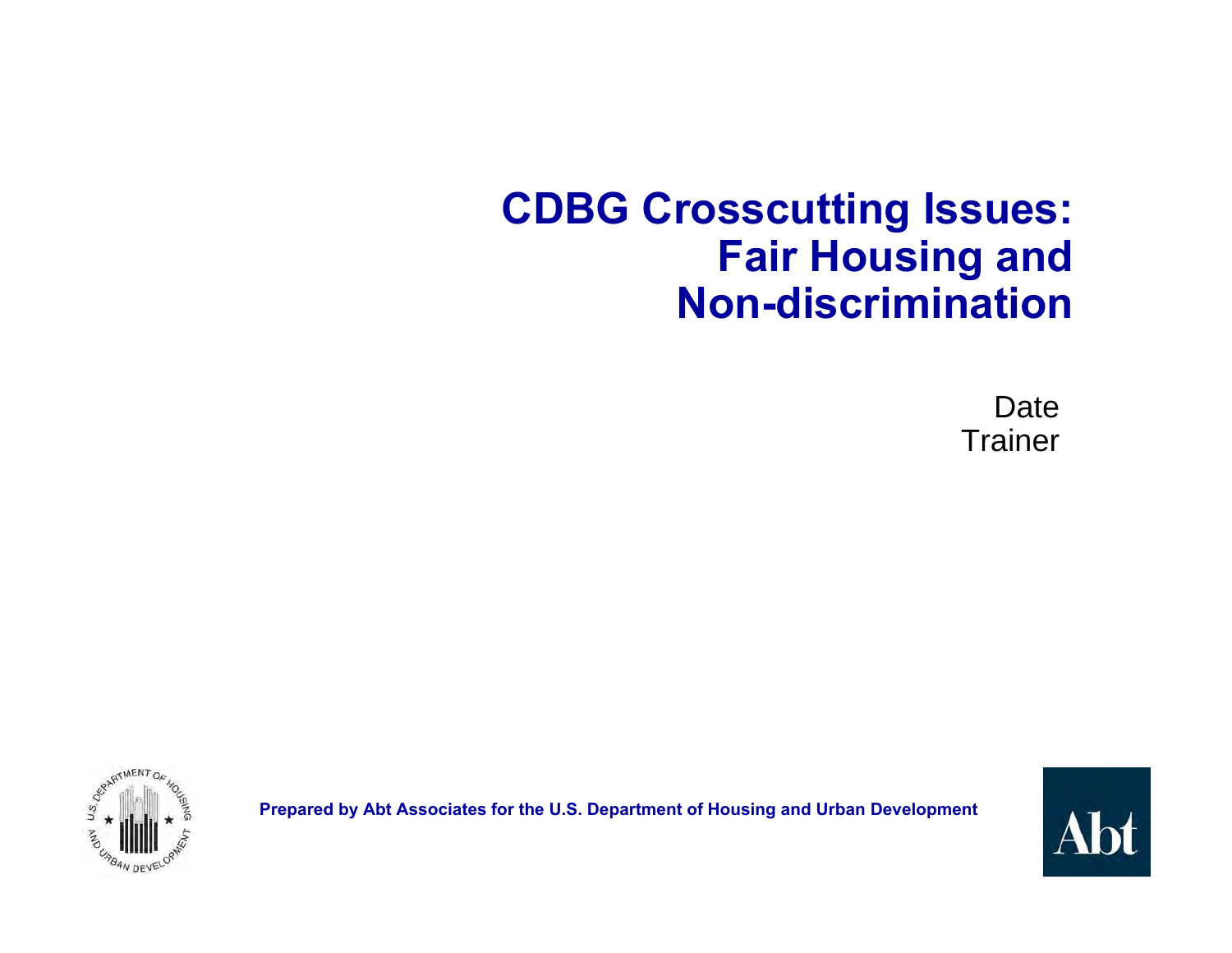#### **Purpose of the Workshop**

#### **To Ensure That Every Participant:**

- is familiar with the relevant Federal fair housing and nondiscrimination statutes, Executive Orders, and regulations;
- understands the administration and enforcement of fair housing requirements; and
- understands the difference between non-discrimination and affirmatively furthering fair housing.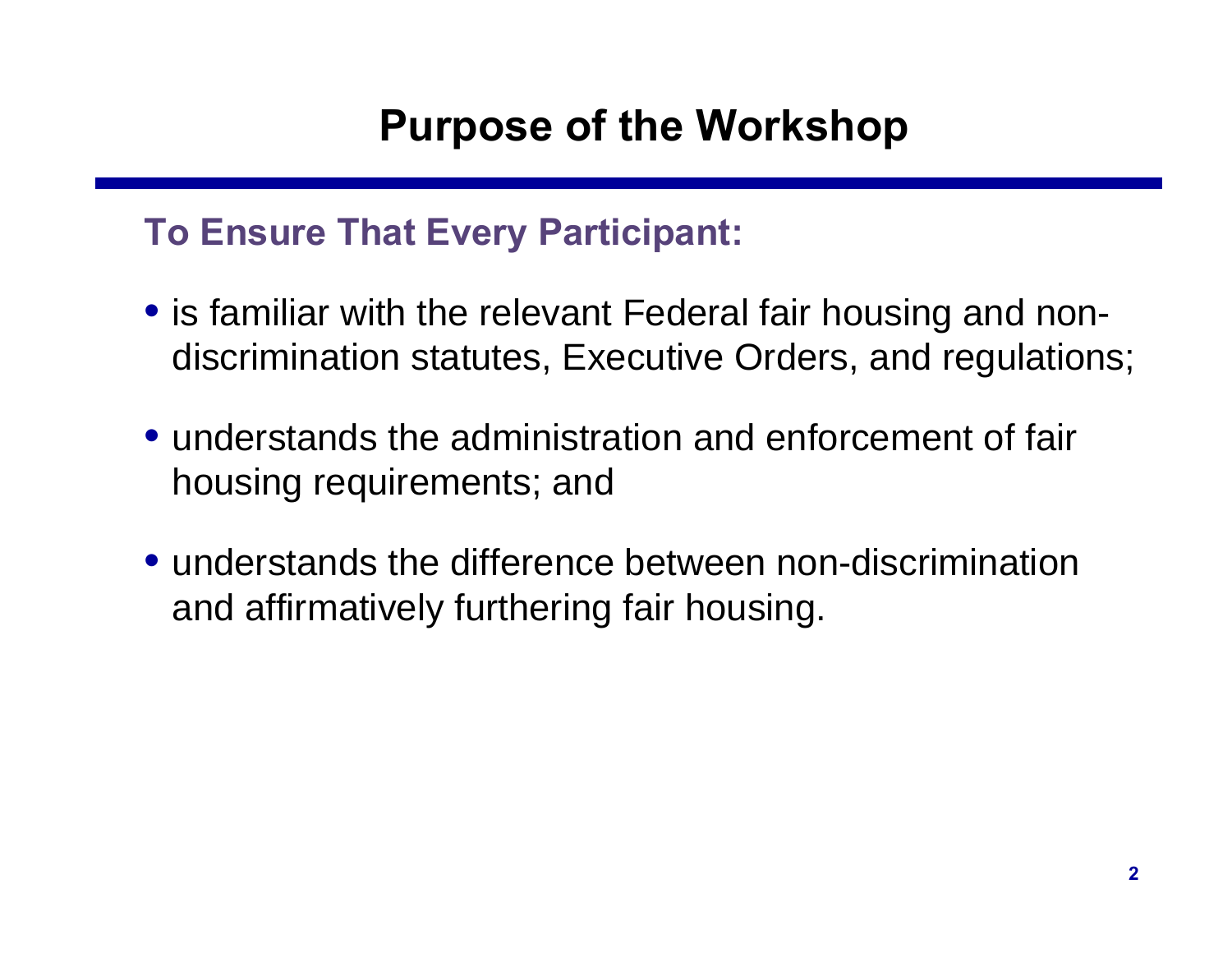#### **Applicable Statutes**

- Title VI of the Civil Rights Act of 1964 as amended in 1988.
	- Prohibits discrimination on the basis of race, color, or national origin in programs and activities receiving federal financial assistance.
- Title VIII of the Civil Rights Act of 1968 (Fair Housing Act, 42 U.S.C. 3601-3619) as amended.
	- Prohibits discrimination in the sale, rental, and financing of dwellings, and in other housing-related transactions, based on race, color, national origin, religion, sex, disability, and familial status (including children under the age of 18 living with parents or legal custodians, pregnant women, and people securing custody of children under the age of 18).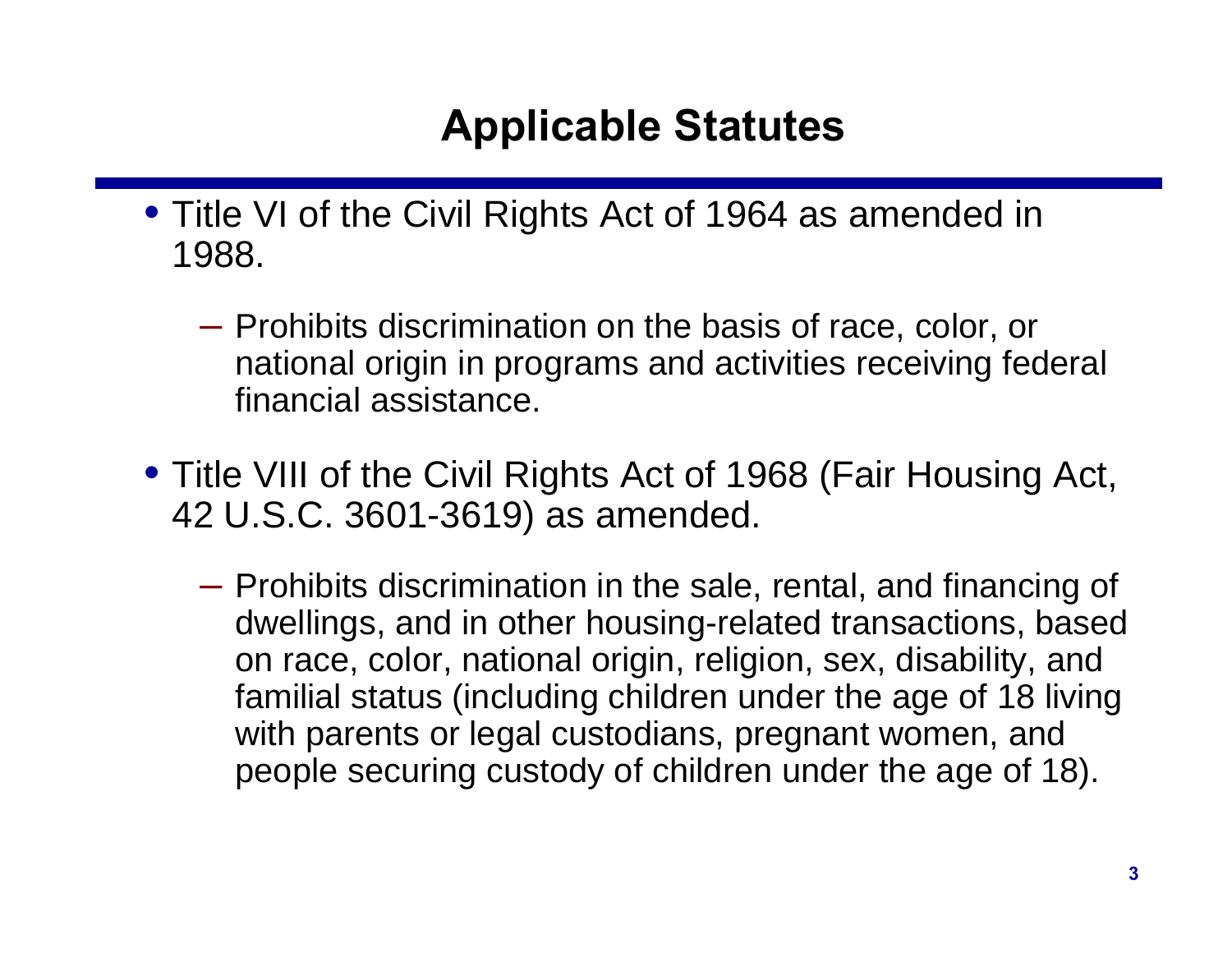- Architectural Barriers Act of 1968.
	- Requires that buildings and facilities designed, constructed, altered, or leased with certain federal funds after September 1969 must be accessible to and useable by persons with disabilities.
- Title IX of the Education Amendments Act of 1972.
	- Prohibits discrimination on the basis of sex in education programs or activities that receive federal financial assistance.
- Section 504 of the Rehabilitation Act of 1973.
	- Prohibits discrimination based on disability in any program or activity receiving federal financial assistance.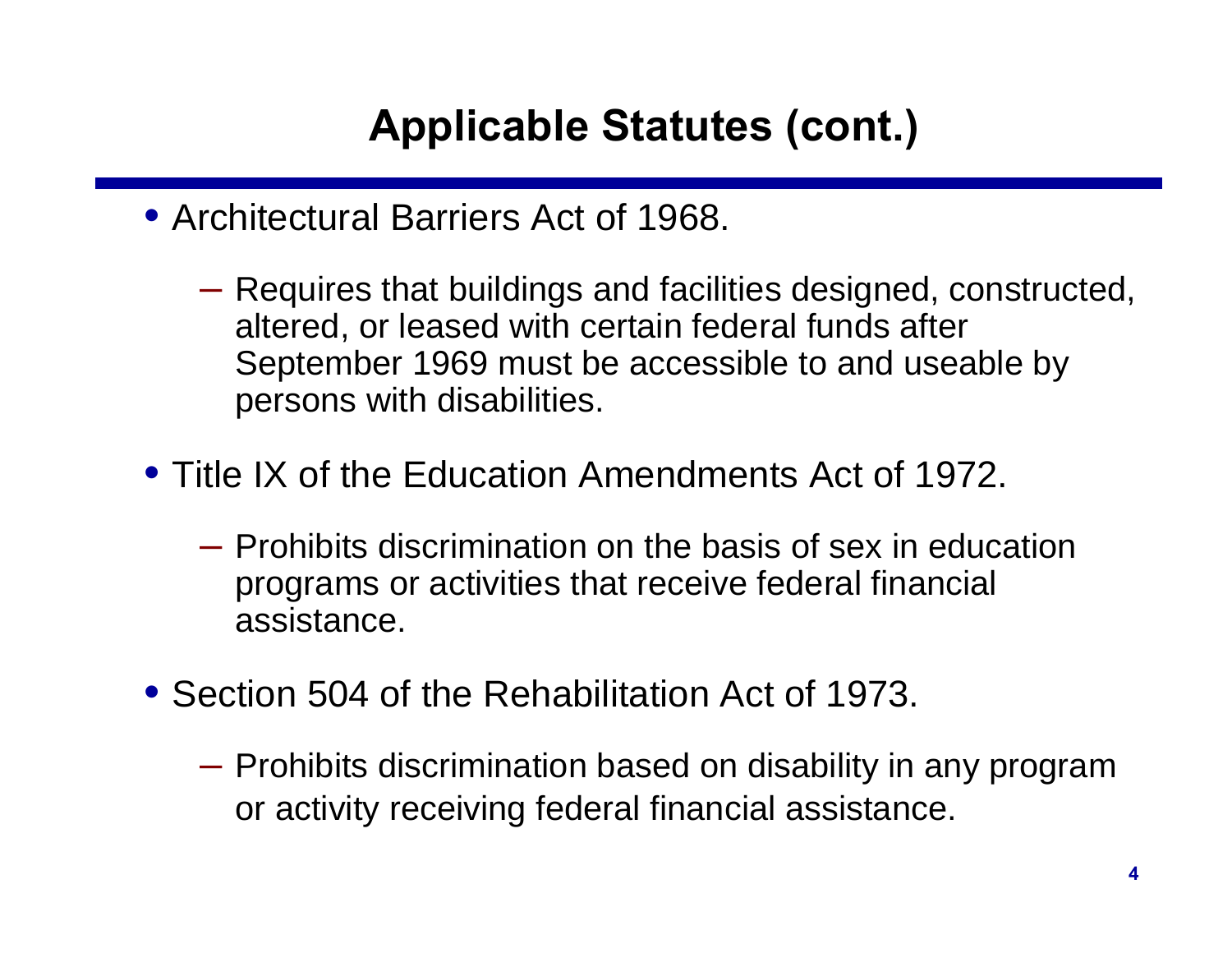- Section 508 of the Rehabilitation Act of 1973.
	- Enacted to eliminate barriers in information technology, to make available new opportunities for people with disabilities, and to encourage development of technologies that will help achieve these goals.
- Section 109 of Title I of the Housing and Community Development Act of 1974.
	- Prohibits discrimination on the basis of race, color, national origin, sex or religion in programs and activities receiving financial assistance from HUD's Community Development Block Grant Program.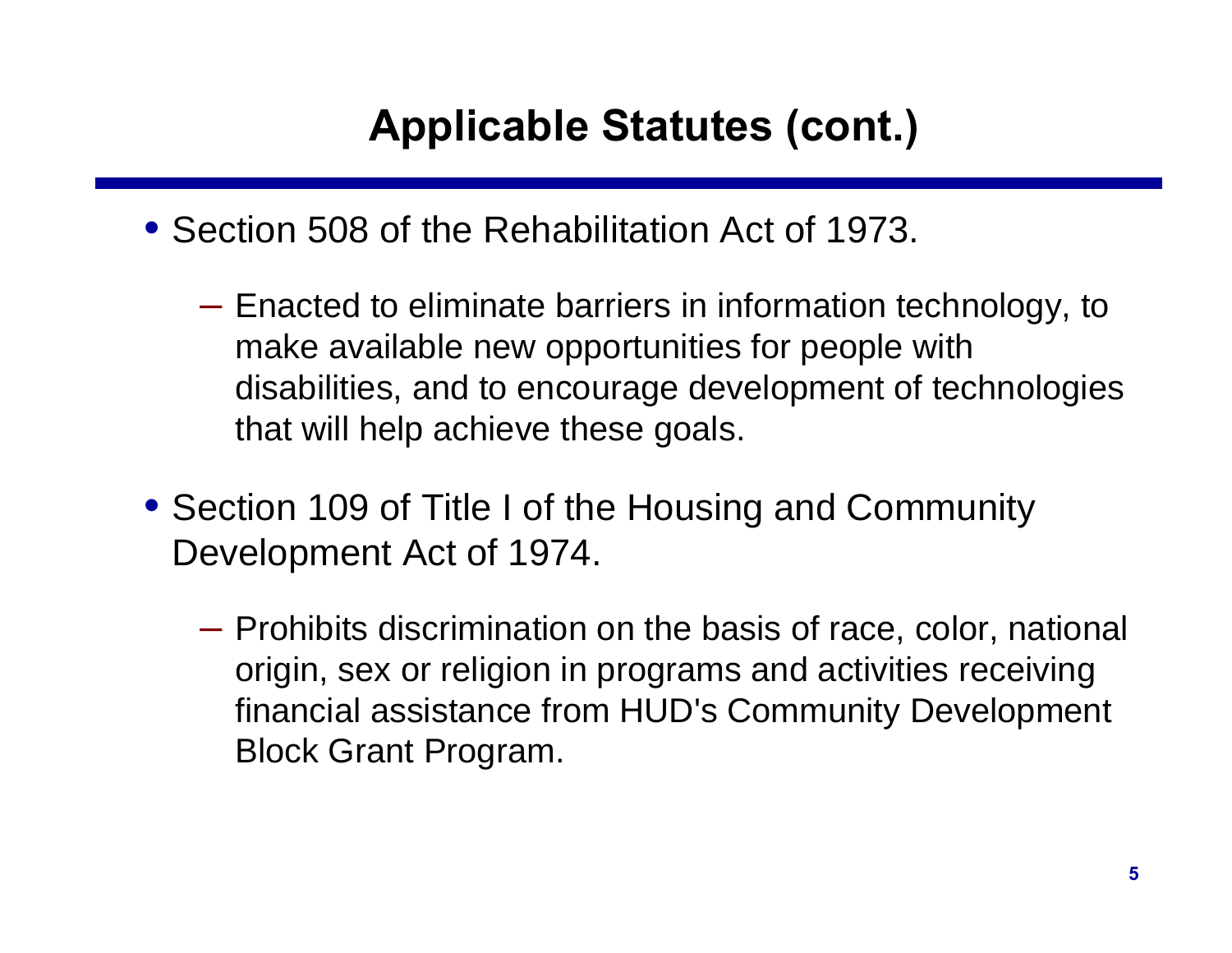- Section 104(b)(2) of the Housing Community Development (HCD) Act of 1974, as amended, (42 U.S.C. 5304).
	- This governing statute for the CDBG program requires that each grantee certify to HUD's satisfaction that (1) the grant will be conducted and administered in conformity with the Fair Housing Act (42 U.S.C. 3601-20) and that (2) the grantee will affirmatively further fair housing.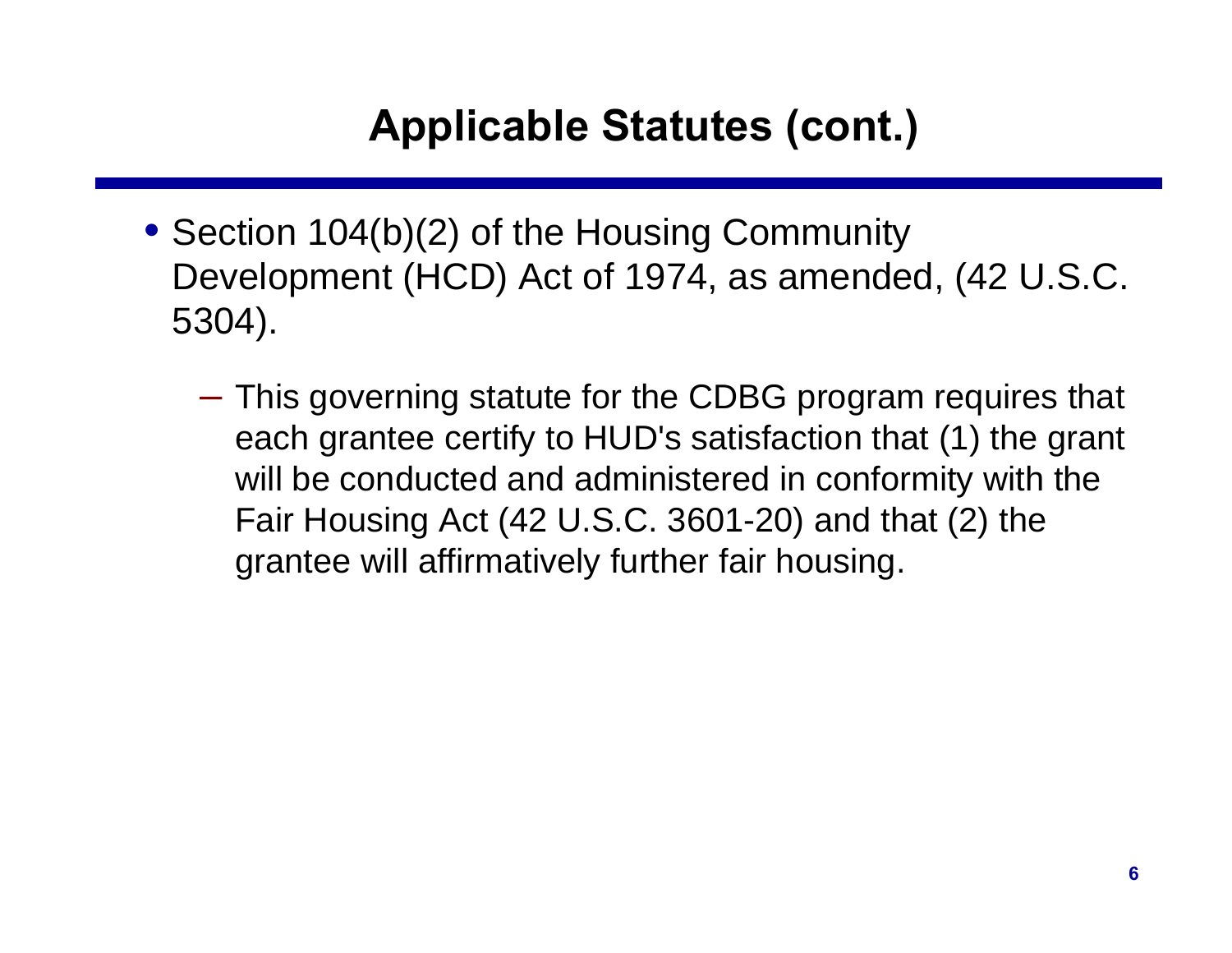- Title II of the Americans with Disabilities Act of 1990.
	- Prohibits discrimination based on disability in programs, services, and activities provided or made available by public entities. HUD enforces Title II when it relates to state and local public housing, housing assistance and housing referrals.
- Housing for Older Persons Act of 1995
	- HOPA makes several changes to the 55 and older exemption. Since the 1988 Amendments, the Fair Housing Act has exempted from its familial status provisions properties that satisfy the Act's 55 and older housing condition.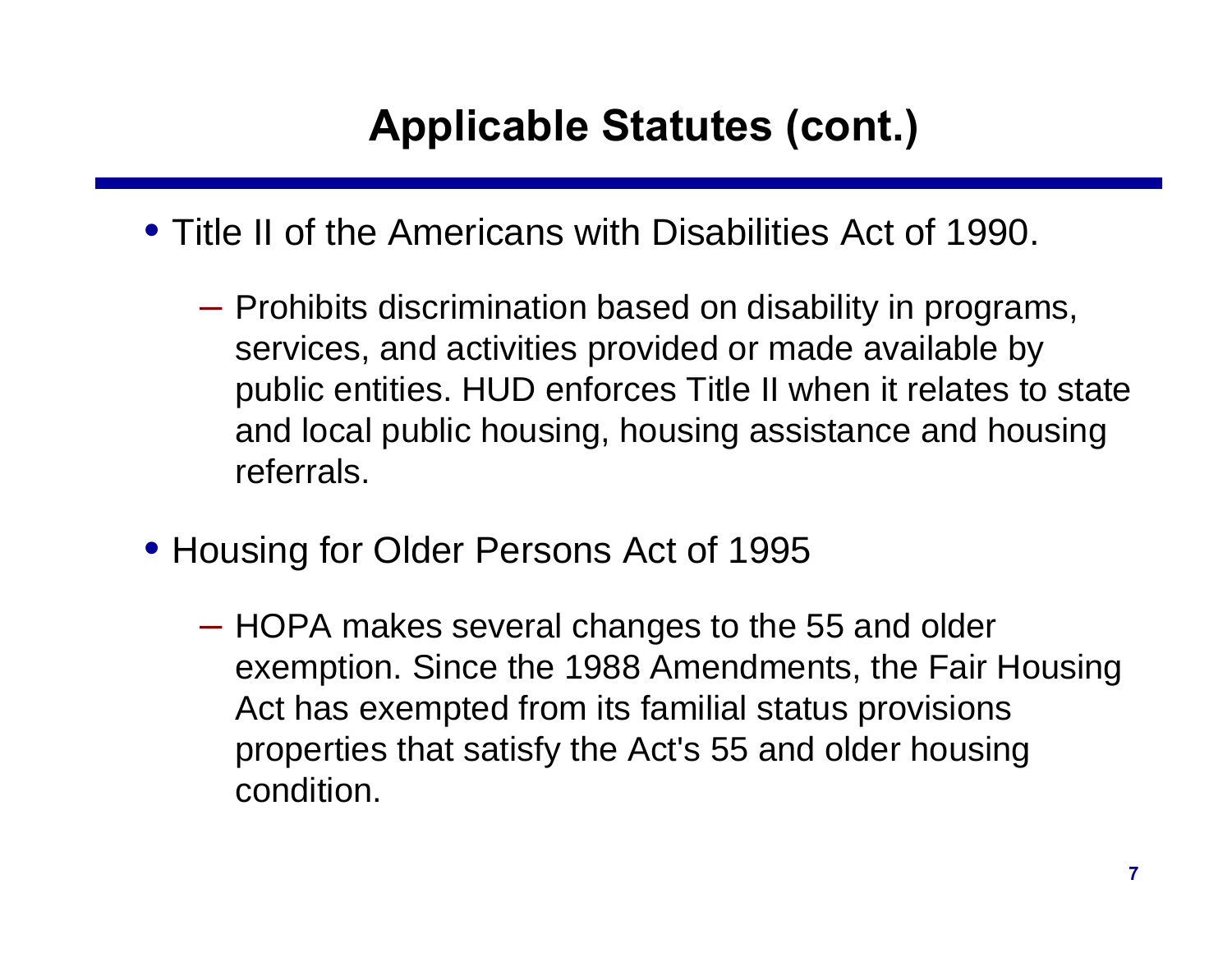#### **Executive Orders**

- Executive Order 11063: Equal Opportunity in Housing, 11/20/1962 (State grantees and Entitlement grantees).
- Executive Order 12892: Leadership and Coordination of Fair Housing in Federal Programs: Affirmatively Furthering Fair Housing, 1/17/1994.
- Executive Order 12898: Federal Actions To Address Environmental Justice in Minority Populations and Low-Income Populations, 2/11/1994.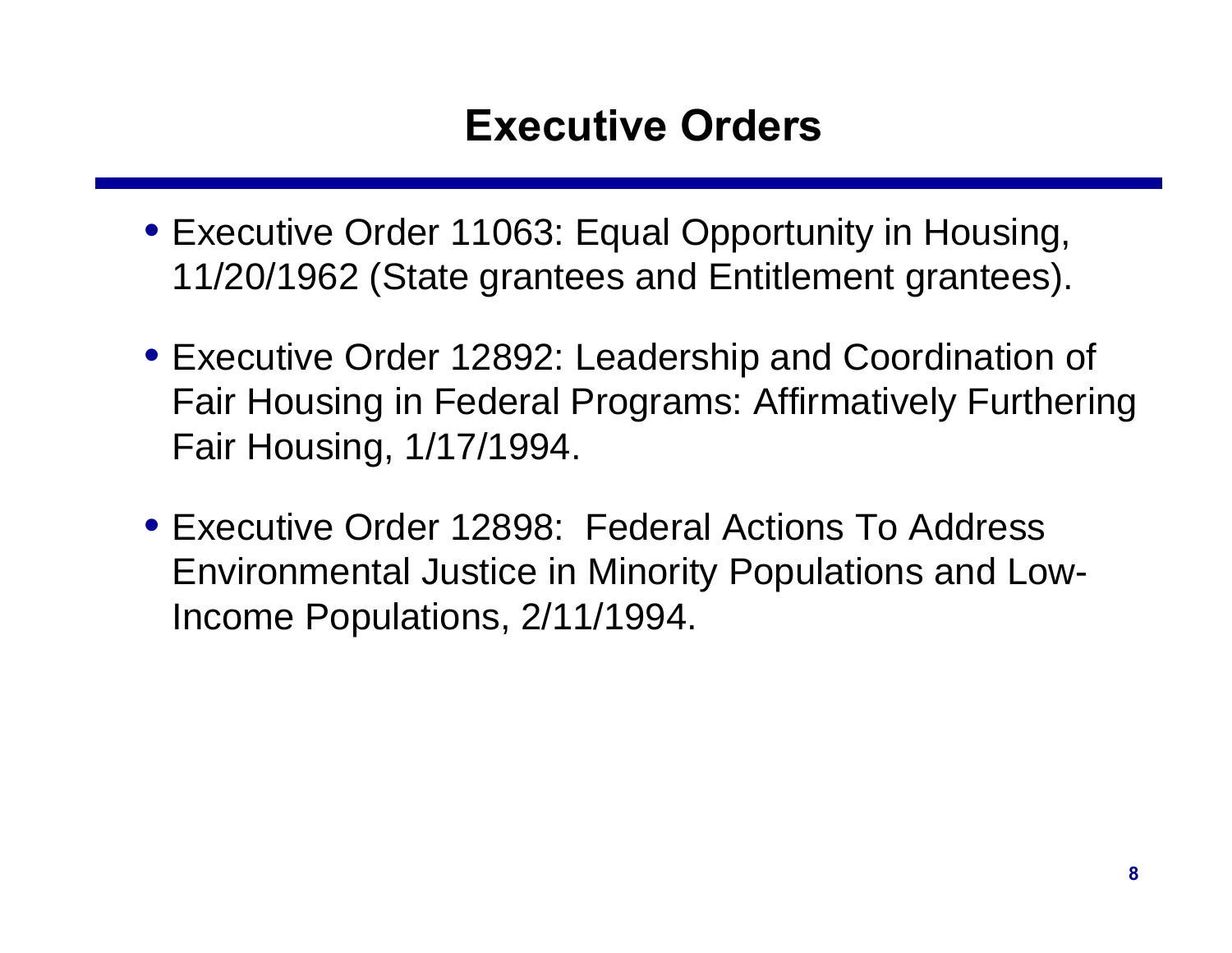#### **Executive Orders**

- Executive Order 13166: Improving Access To Services For Persons With Limited English Proficiency, 8/11/2000.
- Executive Order 13217: Community-Based Alternatives for Individuals with Disabilities, 6/19/2001.
- Executive Order 13330: Human Service Transportation Coordination, 2/24/2004.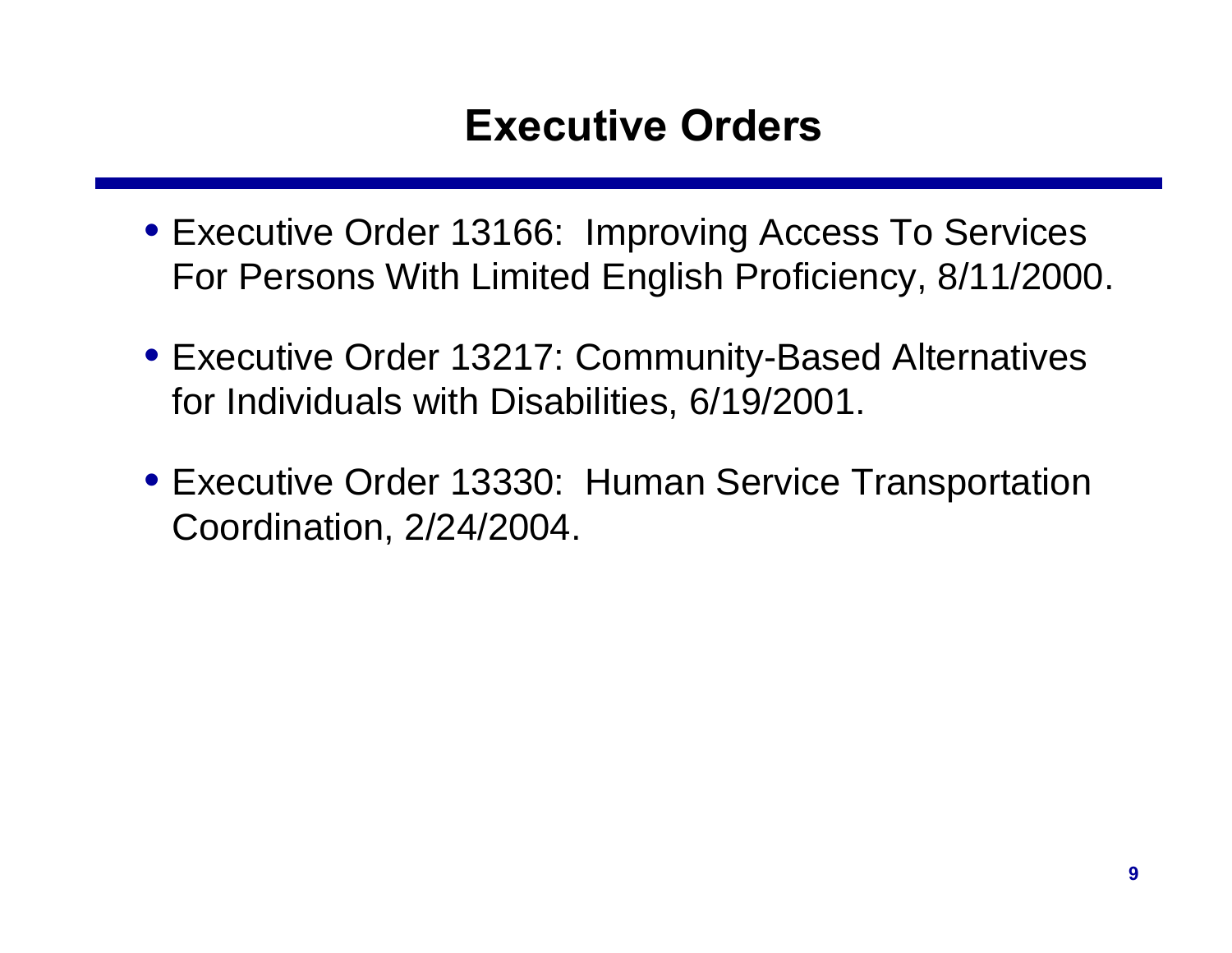#### **What is non-discrimination?**

- CDBG grantees are responsible for ensuring that all housing assisted with CDBG funds is made available on a non-discriminatory basis: that is, without regard to race, color, religion, sex, disability, familial status, age, or national origin.
- Discriminatory housing practices might include any action in which an individual or class of individuals in a specific protected class is treated differently than others who are not in that protected class, when the result of that action denies that individual or class of individuals equal access to or benefit of a housing opportunity. Note that specific actions may be required to create equal program access for people with disabilities.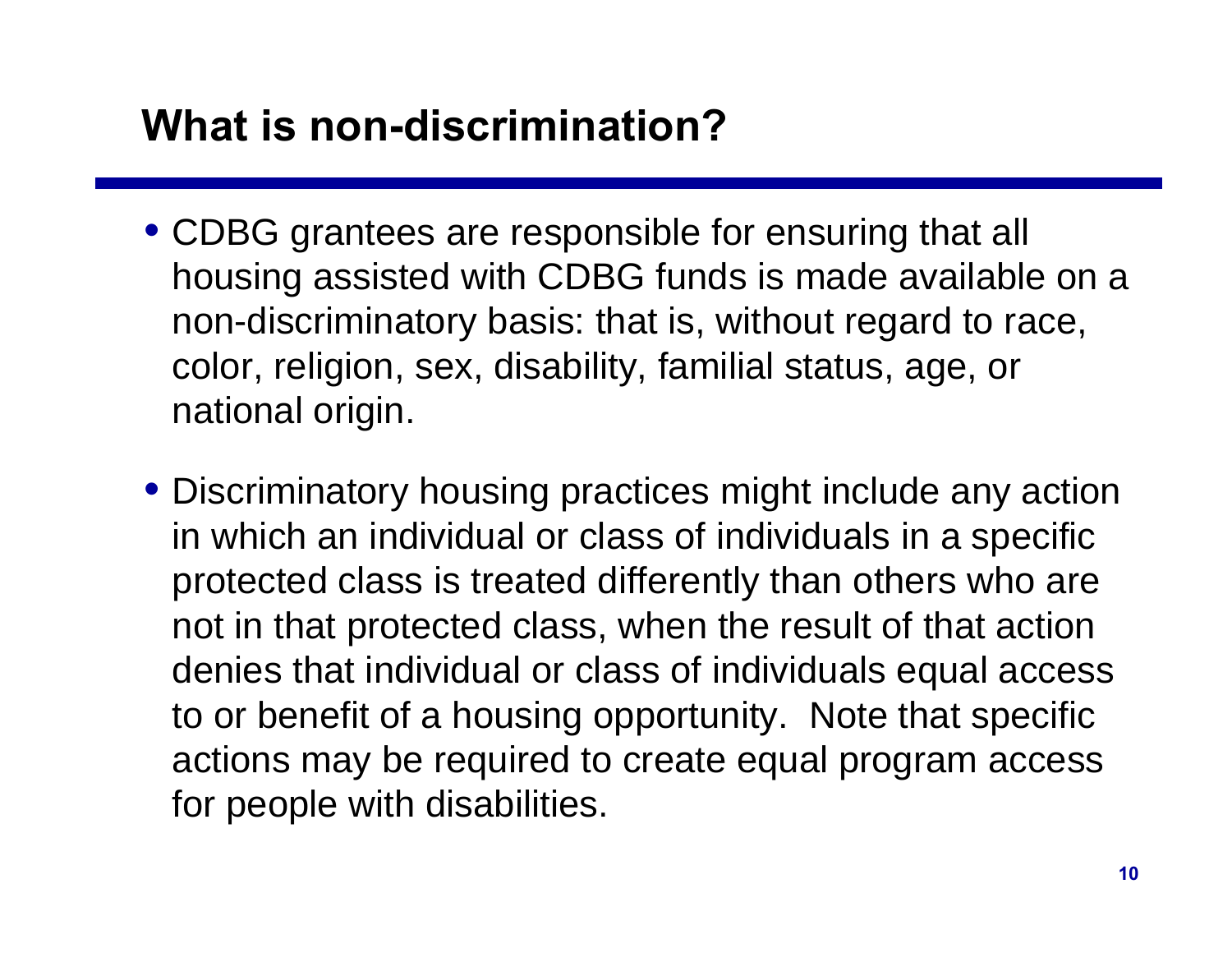#### **Illegal vs. Legal Discrimination**

- Illegal discrimination includes such practices as:
	- Discrimination in the sale or rental of a dwelling
	- Discriminatory conduct by members of the real estate industry
	- Discriminatory advertisements, statements, and notices
	- Engaging in blockbusting practices
	- Discrimination in the provision of brokerage services
	- Discrimination in residential real estate-related transactions
- Legal Discrimination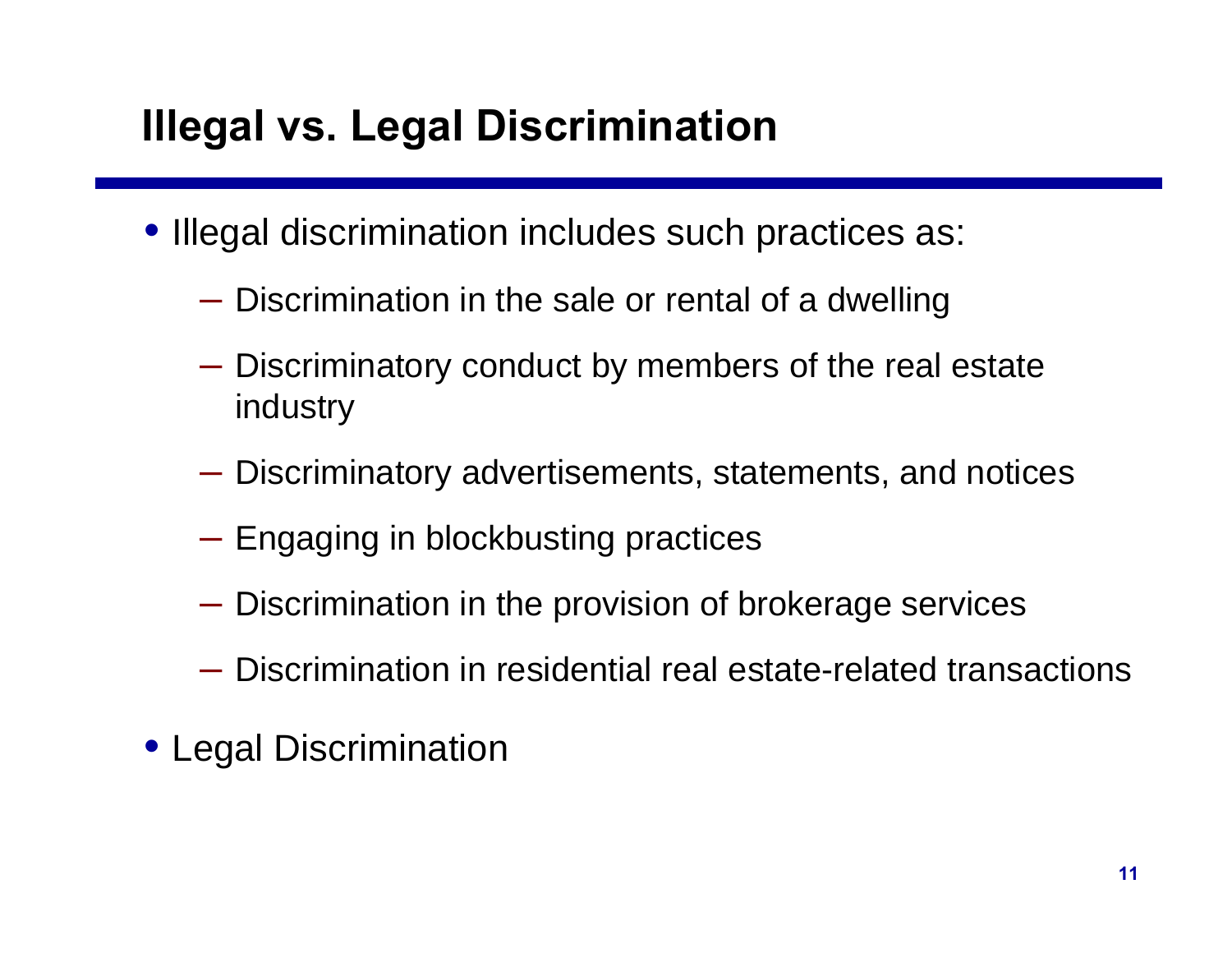# **What is affirmatively furthering fair housing?**

"Affirmatively Furthering Fair Housing" is defined in the regulations as:

- Having an Analysis of Impediments (AI) to fair housing choice;
- Taking appropriate actions to overcome the effects of identified impediments; and,
- Keeping records reflecting the analysis and showing the actions taken.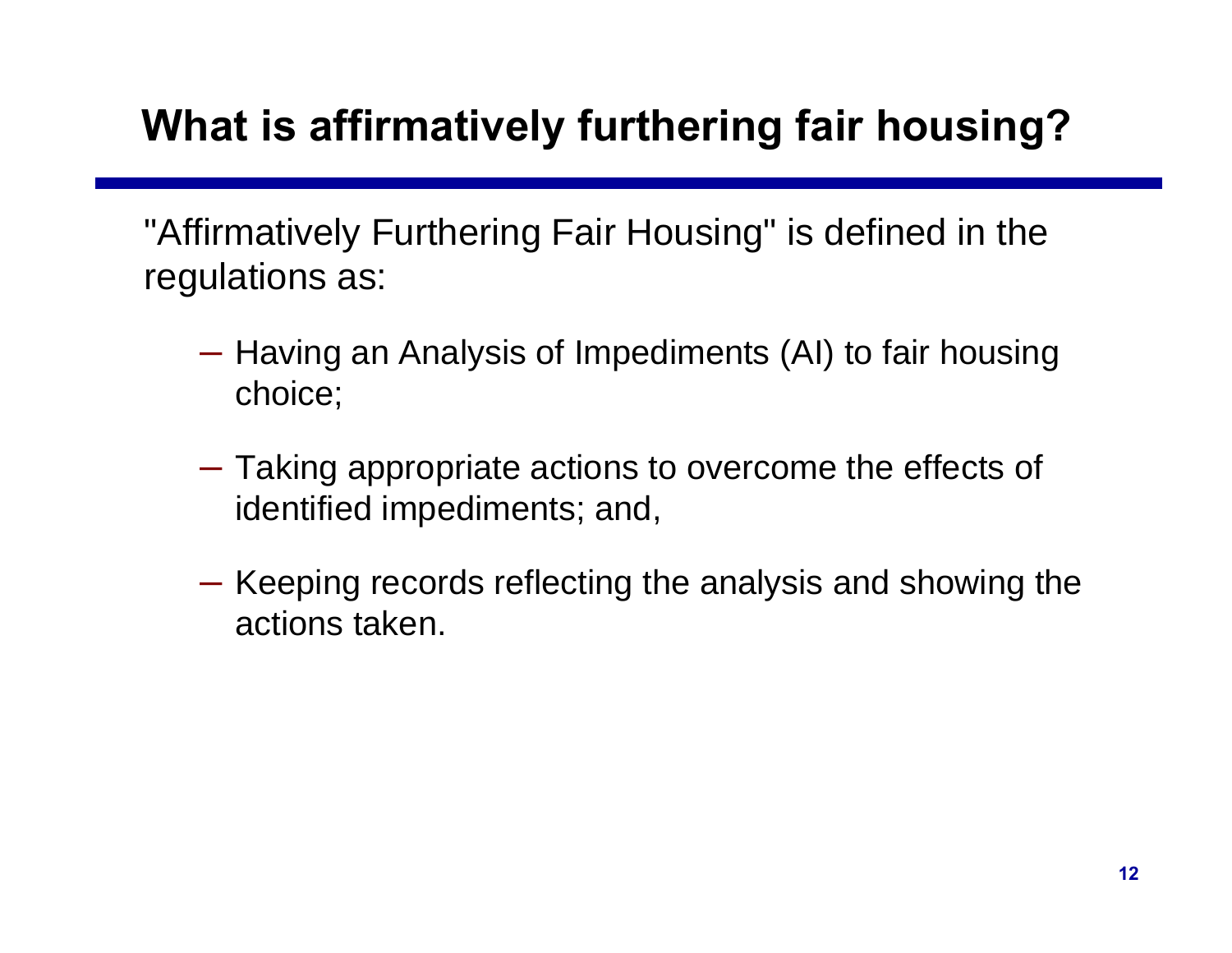# **Applicable Regulations**

- 24 CFR Part 1: Nondiscrimination in Federally Assisted Programs of HUD.
	- Implementing regulations for Title VI of the Civil Rights Act of 1964.
- 24 CFR Part 3: Nondiscrimination on the Basis of Sex in Education Programs or Activities receiving Federal Financial Assistance.
	- Implementing regulations for Title IX of the Education Amendments Act of 1972.
- 24 CFR Part 8: Nondiscrimination Based on Handicap in Federally Assisted Programs and Activities of the Department of Housing and Urban Development.
	- Implementing regulations for Section 504 of the Rehabilitation Act of 1973.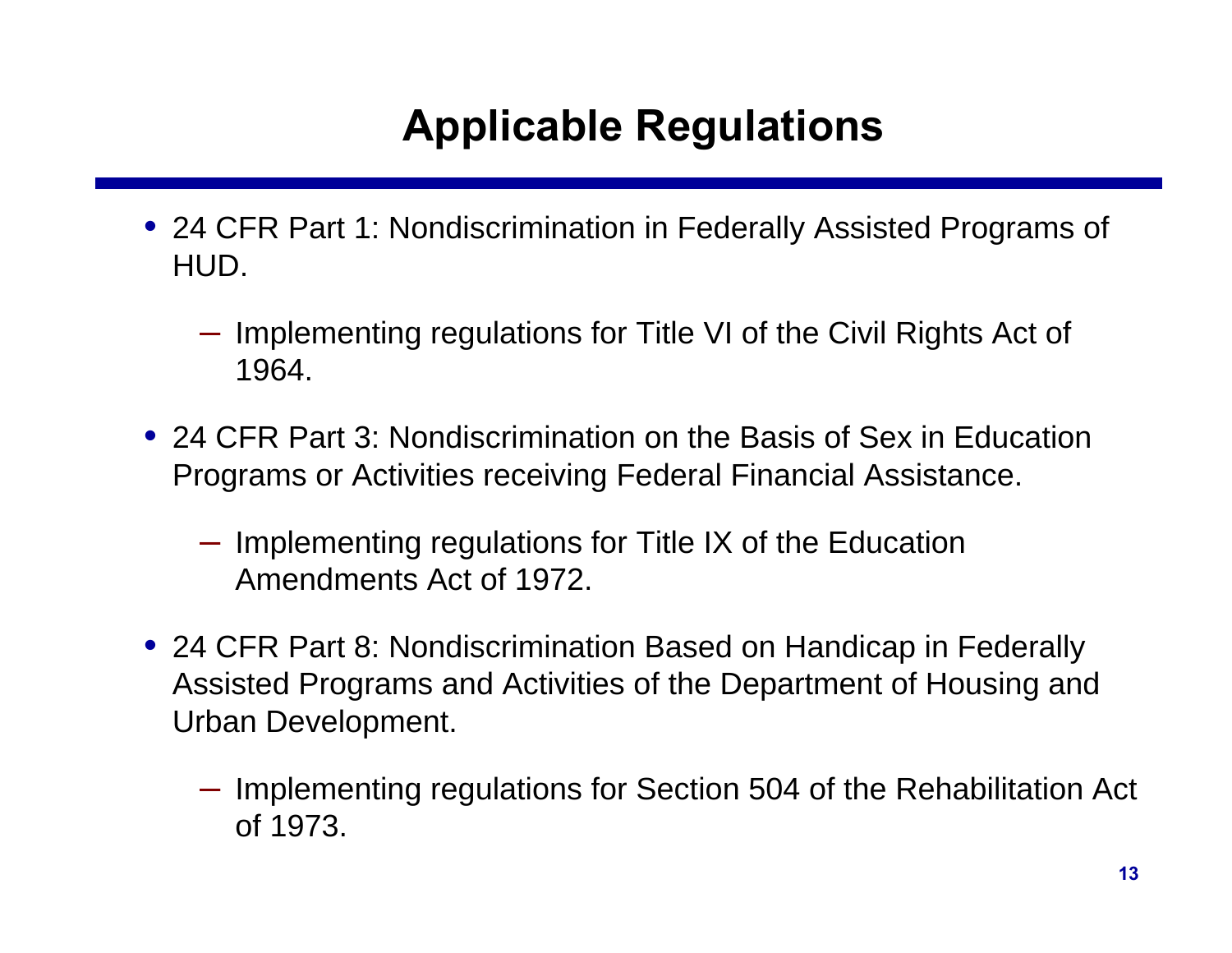- 24 CFR Parts 91.225 (a)(1): Affirmatively Furthering Fair Housing.
	- Each jurisdiction must certify that it will affirmatively further fair housing, including conducting an analysis of impediments to fair housing choice, taking appropriate actions, and maintaining records.
- 24 CFR Part 91.325 (a)(1): Affirmatively Furthering Fair Housing.
	- Each State must certify that they will affirmatively further fair housing, including conducting an analysis of impediments to fair housing choice, taking appropriate actions, and maintaining records.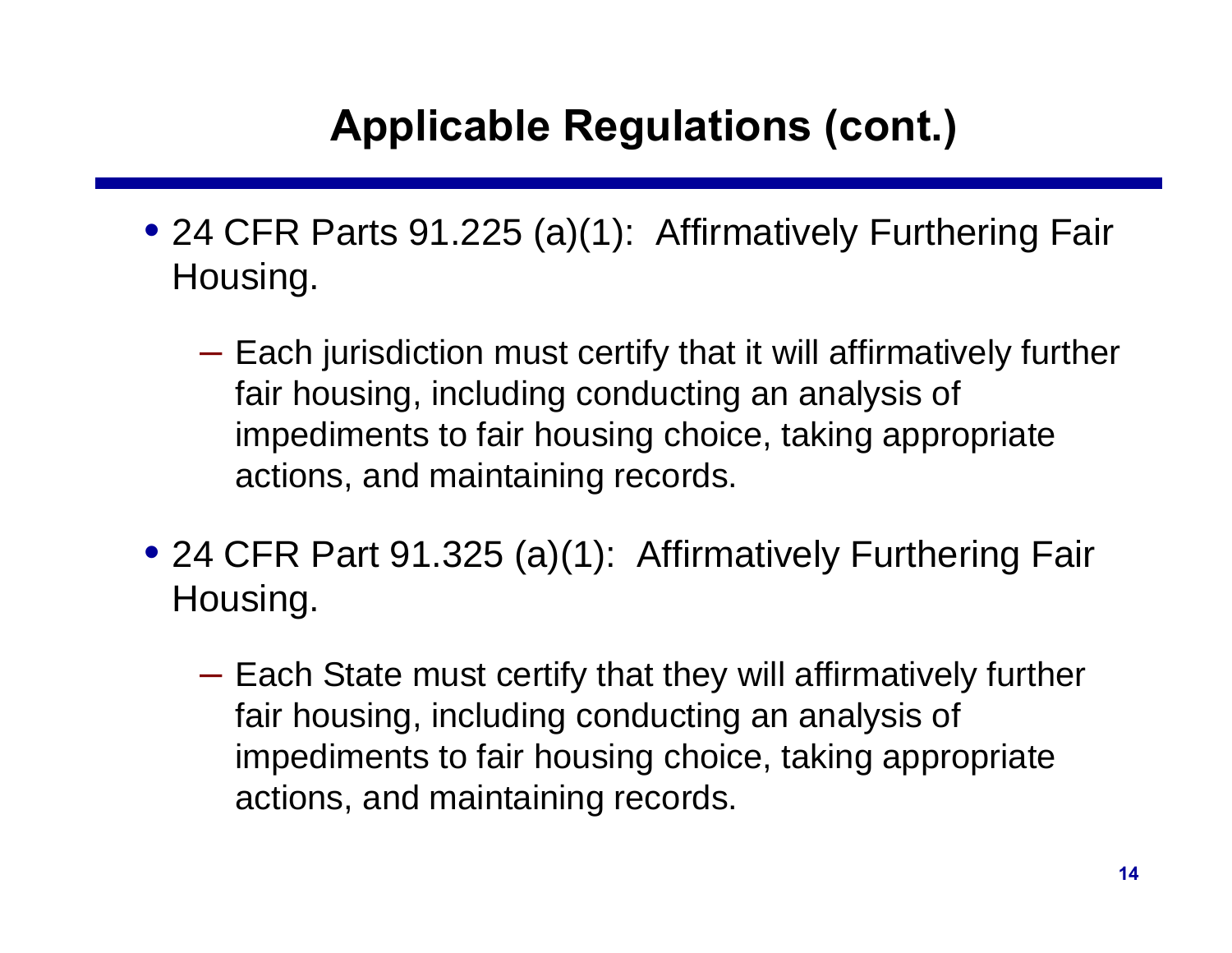- 24 CFR 570.487(b): Affirmatively Furthering Fair Housing.
	- Requires the state and each local government to certify that it will affirmatively further fair housing. The state is required to assume responsibility by: conducting an analysis to identify impediments to housing choice; taking appropriate actions to overcome the effects of the impediments; maintaining records of analysis and actions; and ensuring that units of local government funded by the state comply with the certification requirements.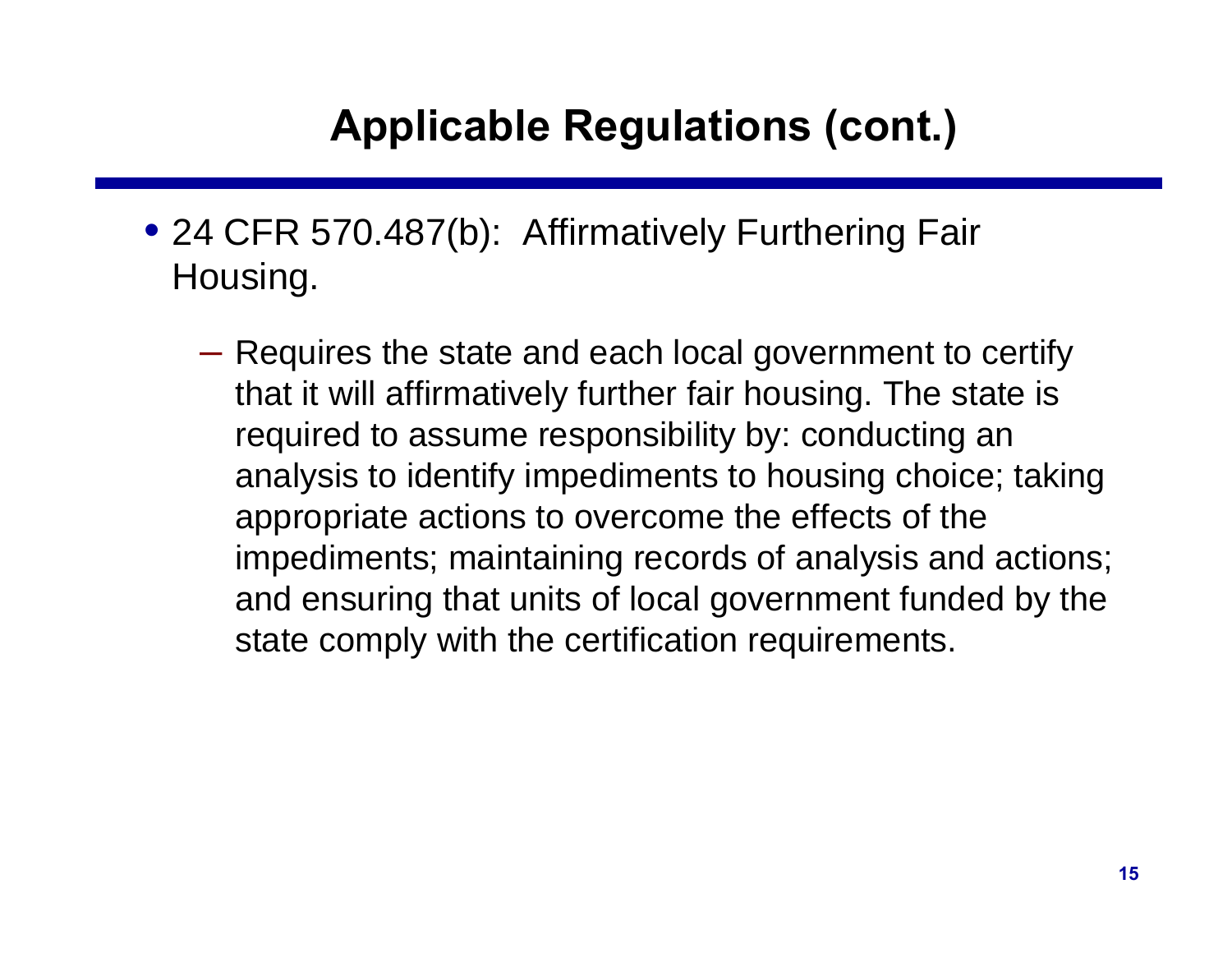- 24 CFR 570.601: Fair Housing (Entitlement grantees). The following apply: Title VI of the Civil Rights Act of 1964 (and implementing regulations at 24 CFR part 1); Housing and Community Development Act (including section 104(b)(2)); and Executive Order 11063, as amended by 12259 (with implementing regulations in 24 CFR part 107).
- 24 CFR Parts 100-125: Fair Housing.
- 24 CFR 570.206(c): Fair Housing Activities. Provision of fair housing services designed to further the objectives of the Fair Housing Act.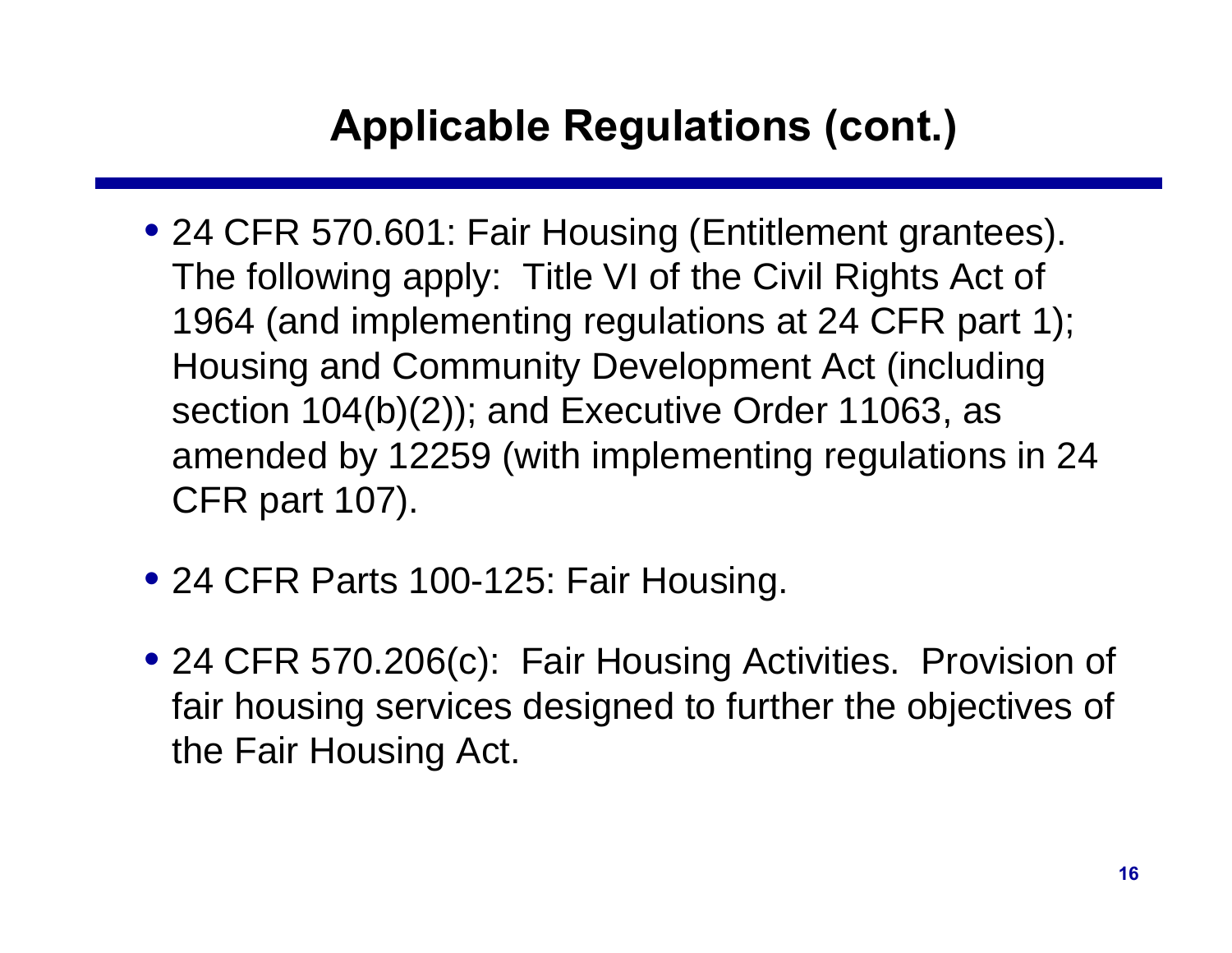- 24 CFR 570,602: HCDA Section 109 nondiscrimination (Entitlement grantees)
- 24 CFR 570.495(b): HCDA Section 109 nondiscrimination (State grantees). HUD enforcement practices.
- 24 CFR 570.904: Equal Opportunity and Fair Housing Review Criteria (Entitlement grantees)
- 24 CFR Part 91.325(b)(5): Compliance with Antidiscrimination laws.
	- A certification that the grant will be conducted and administered in conformity with Title VI of the Civil Rights Act of 1964 and the Fair Housing Act, and implementing regulations.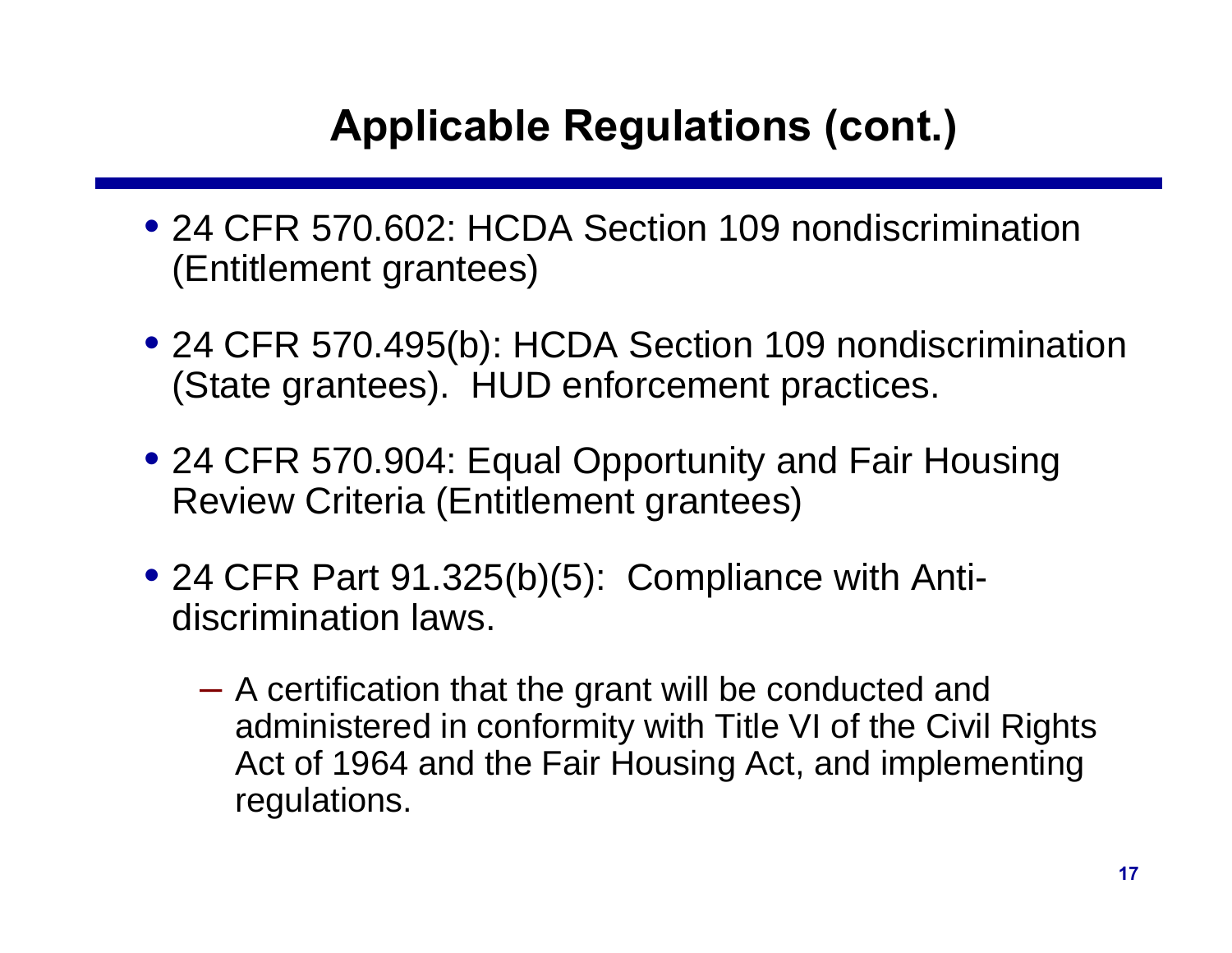- 24 CFR 570.912: Nondiscrimination compliance
- 24 CFR Part 570.490(a)(b): Recordkeeping requirements
- 24 CFR 570.506(g): Fair Housing and equal opportunity records.
- 24 CFR 570.614: ABA and ADA (Entitlement grantees)
- 24 CFR 570.487(e): ABA and ADA (State grantees).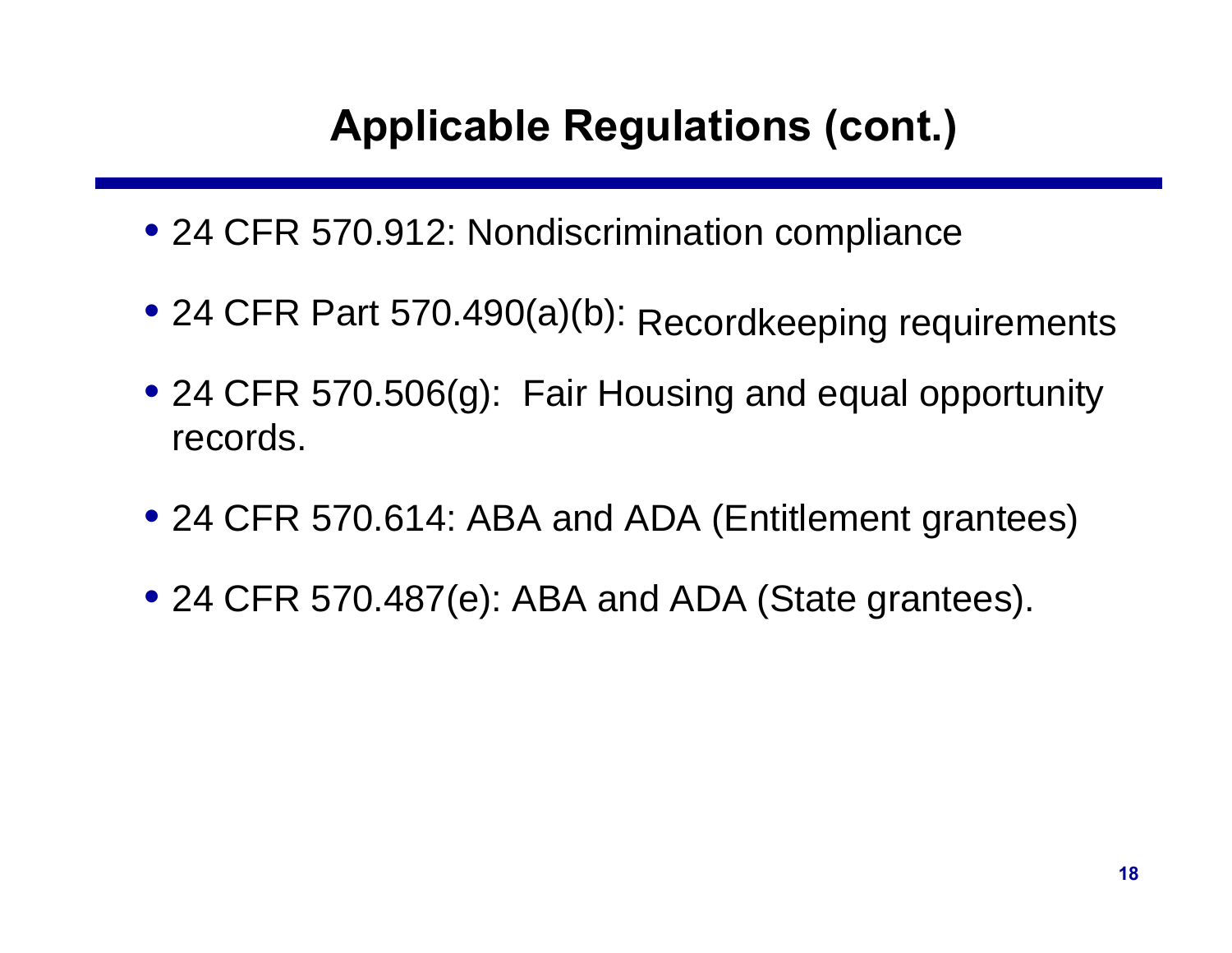### **Applicable HUD Notices**

- CPD-05-03 (issued June 6, 2005). Implementing the New Freedom Initiative and Involving Persons with Disabilities in the Preparation of the Consolidated Plan through Citizen **Participation**
- CPD-05-09 (issued November 3, 2005)**.** Accessibility Notice: Section 504 of the Rehabilitation Act of 1973 and The Fair Housing Act and their applicability to housing programs funded by the HOME Investment Partnerships Program and the Community Development Block Grant Program
- CPD-05-10 (issued November 3, 2005). Accessibility for Persons with Disabilities to Non-Housing Programs funded by Community Development Block Grant Funds – Section 504 of the Rehabilitation Act of 1973, the Americans with Disabilities Act and the Architectural Barriers Act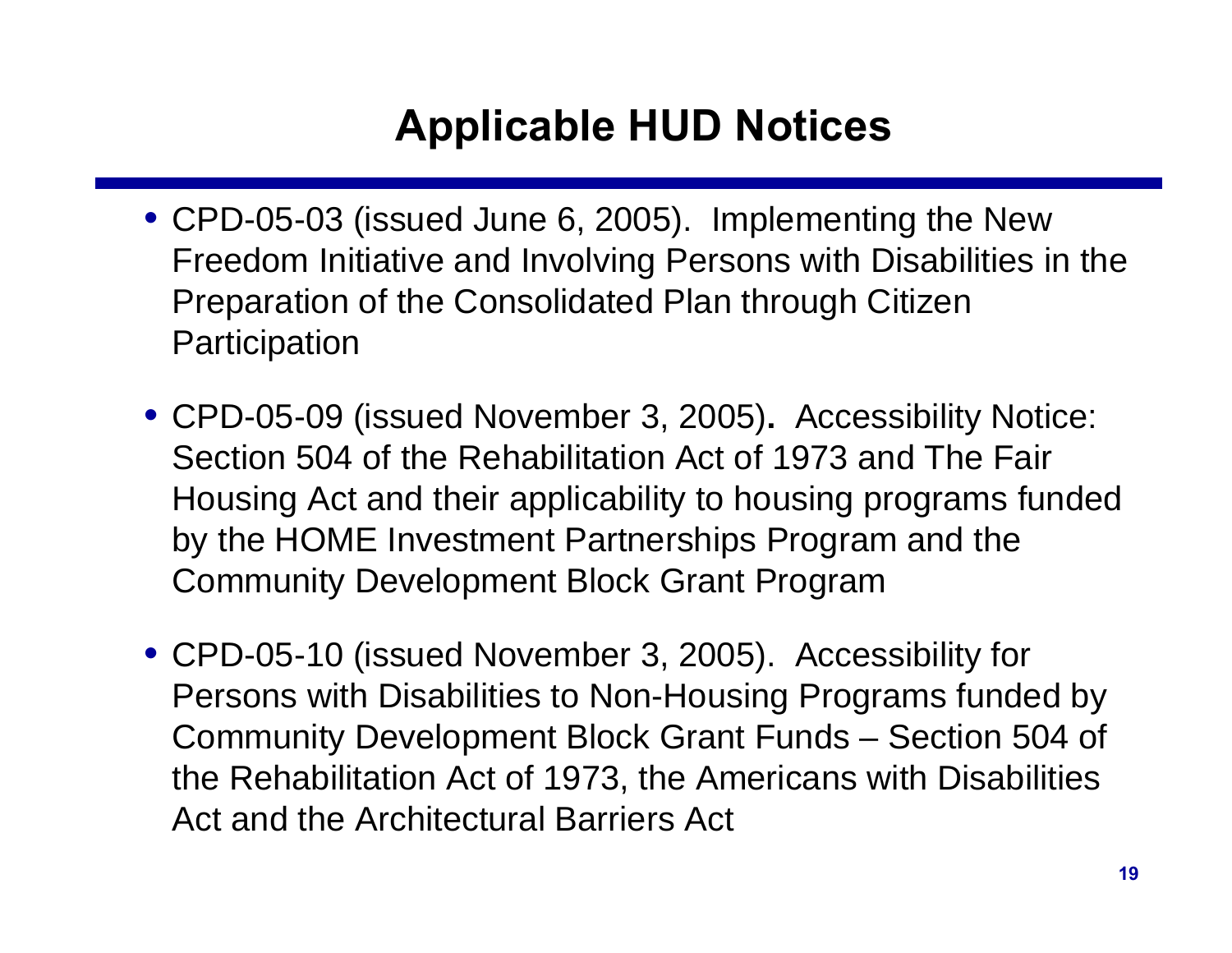#### **Strategies to Affirmatively Further Fair Housing**

- Understand how HUD defines affirmatively furthering fair housing
- Understand how impediments to fair housing choice are defined
- Understand what actions or omissions constitute impediments to fair housing choice
- Ensure that analysis of impediments process is inclusive
- Implement actions to address the impediments identified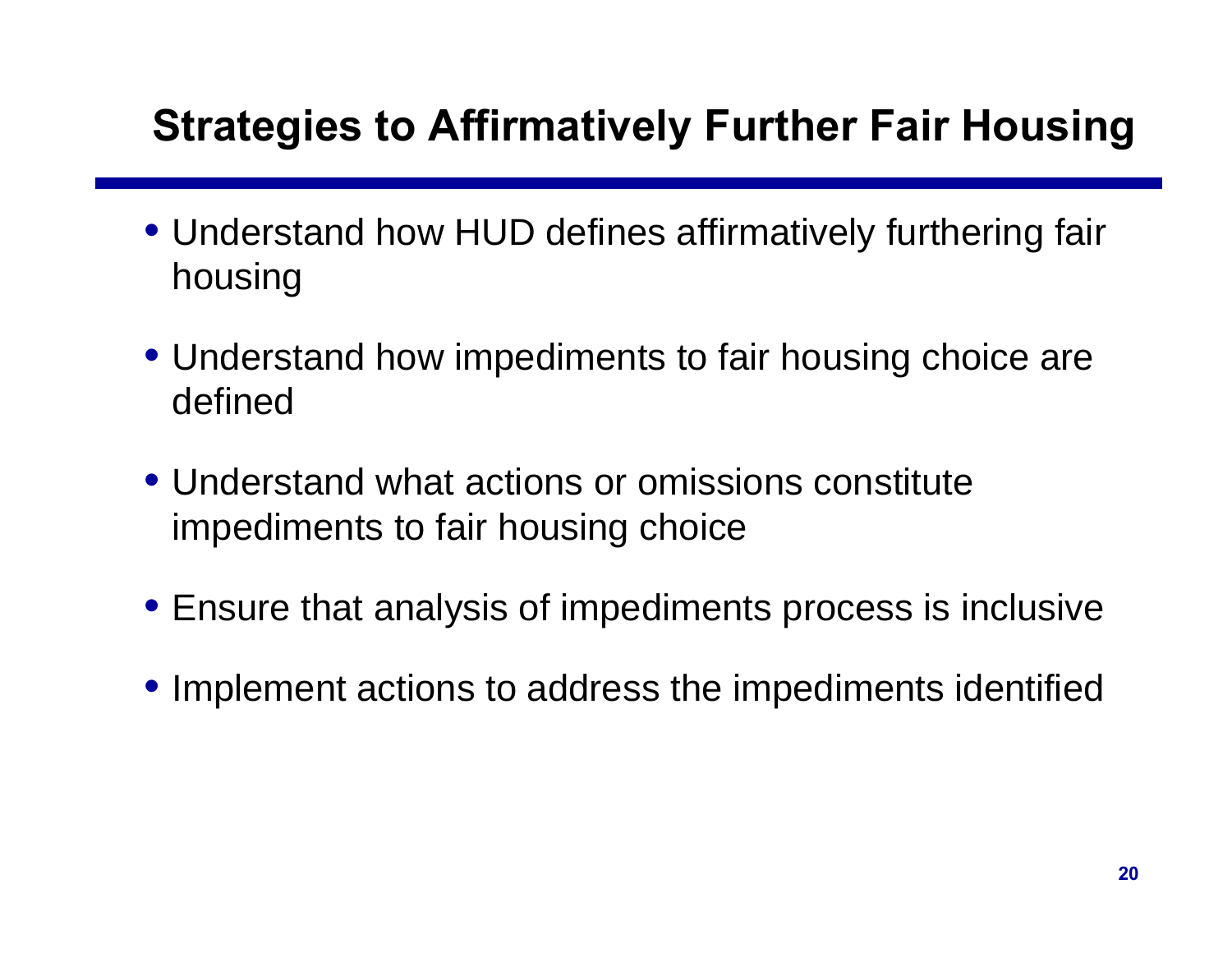#### **Case Study**

#### **"Fair Housing"**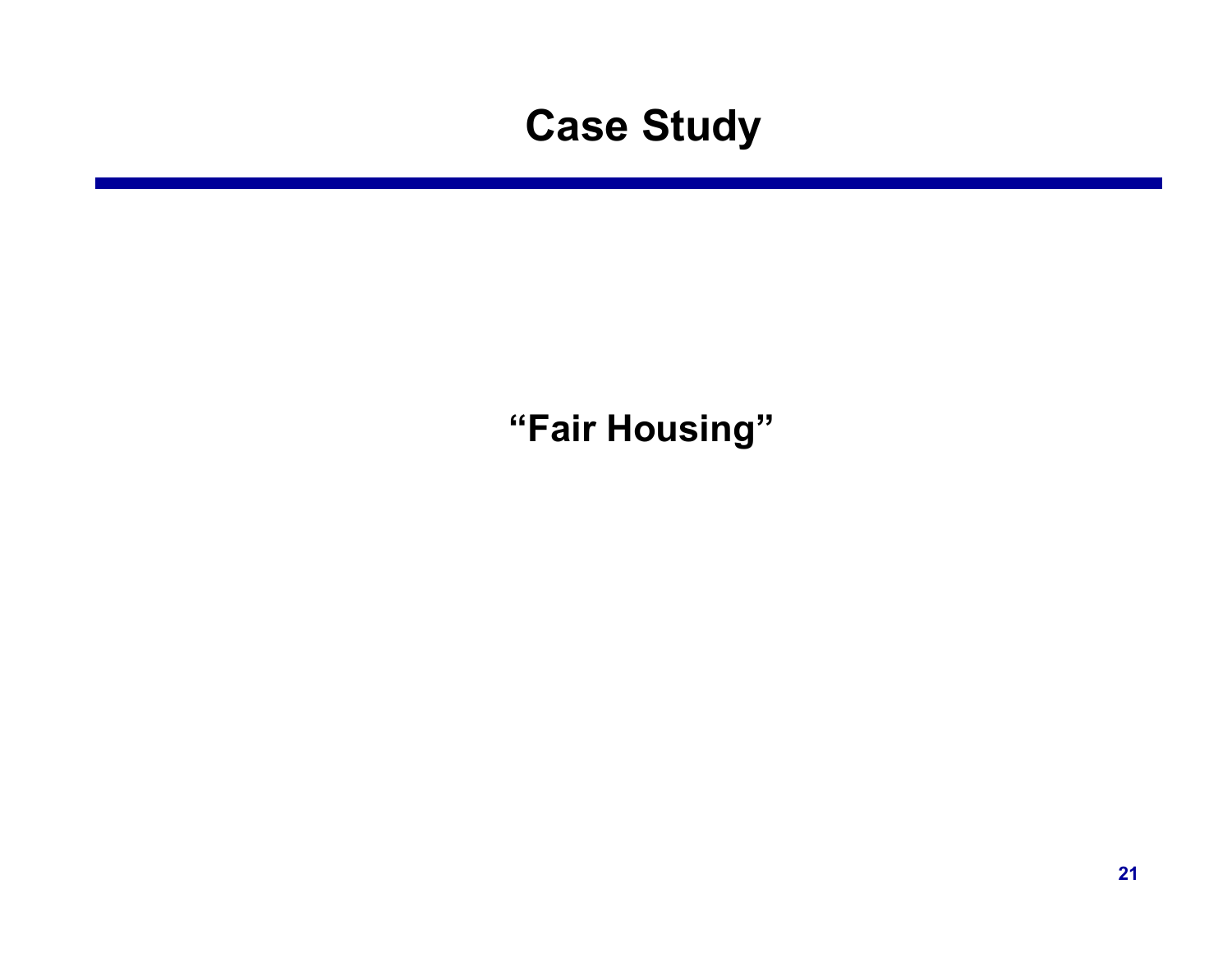# **Key HUD Documents**

- Handbook 6509.2, Rev-5: CPD Monitoring Handbook-Chapter 22: Fair Housing and Equal Opportunity
- Fair Housing: Equal Opportunity for All
- Fair Housing Act Design Manual (Revised April 1998)
- Fair Housing Planning Guide, Volume 1 (March 1996)
- Joint letter on Analysis of Impediments to Fair Housing Choice (August 4, 2004)
- Occupancy Standards Keating Memo (March 1991)
- Guidelines for FHEO Implementation of HUD Policy on Race and Ethnicity Data (November 2002)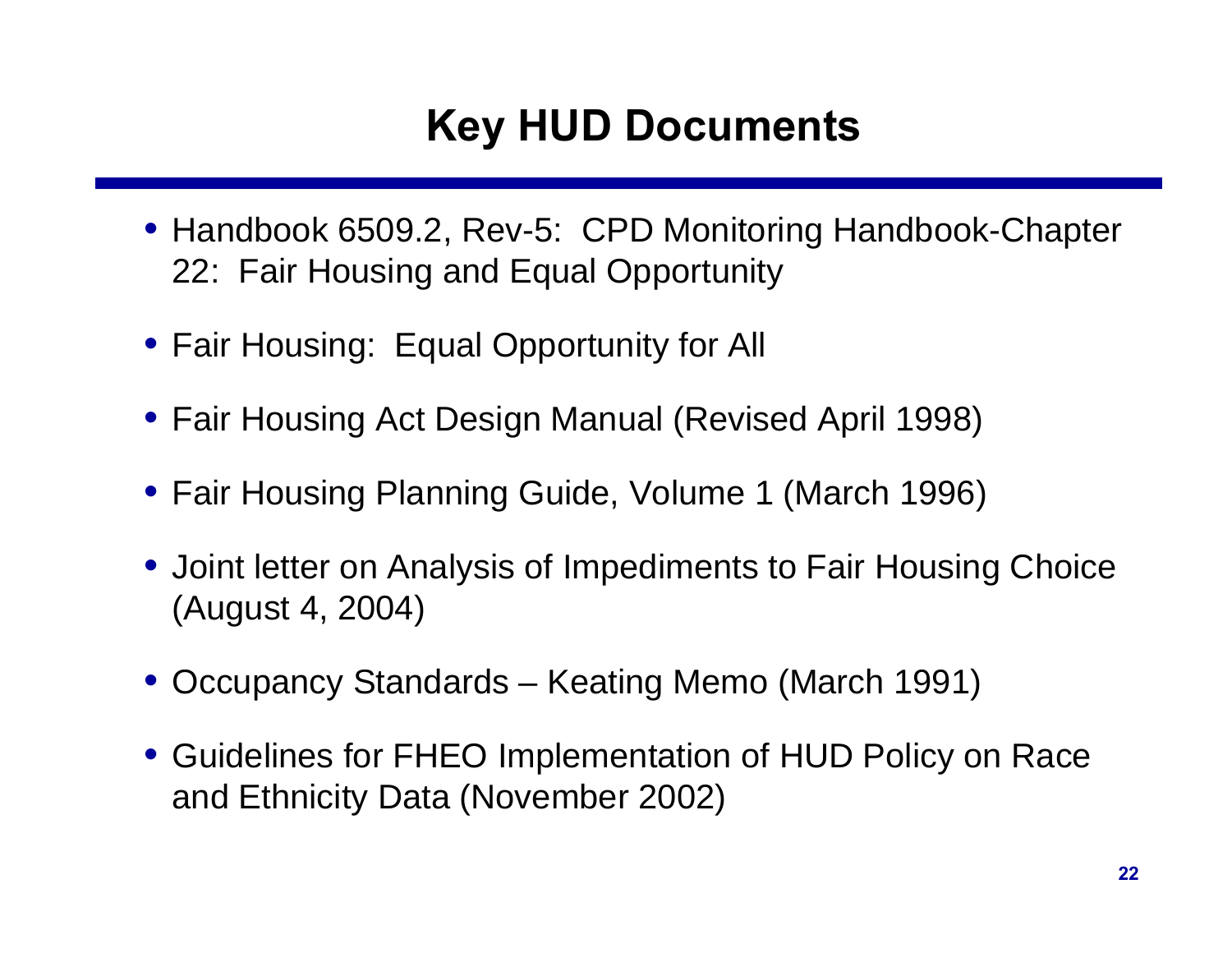# **Recordkeeping**

- Each recipient shall establish and maintain records that include:
	- Documentation of analysis of impediments and actions
	- Data on participation in CDBG funded programs or activities, by racial and ethnic group, and single head of households
	- Data on employment in each of the recipients operating units funded in whole or in part with CDBG funds
	- Race and ethnicity data of households displaced as a result of CDBG-funded activities
	- Documentation of actions undertaken to meet the requirements of the Section 3 program
	- Race/ethnicity data for each business receiving a contract or subcontract of \$25,000 or more from CDBG funds
	- Documentation of affirmative action measures taken to overcome prior discrimination
	- Documentation of Limited English Proficiency compliance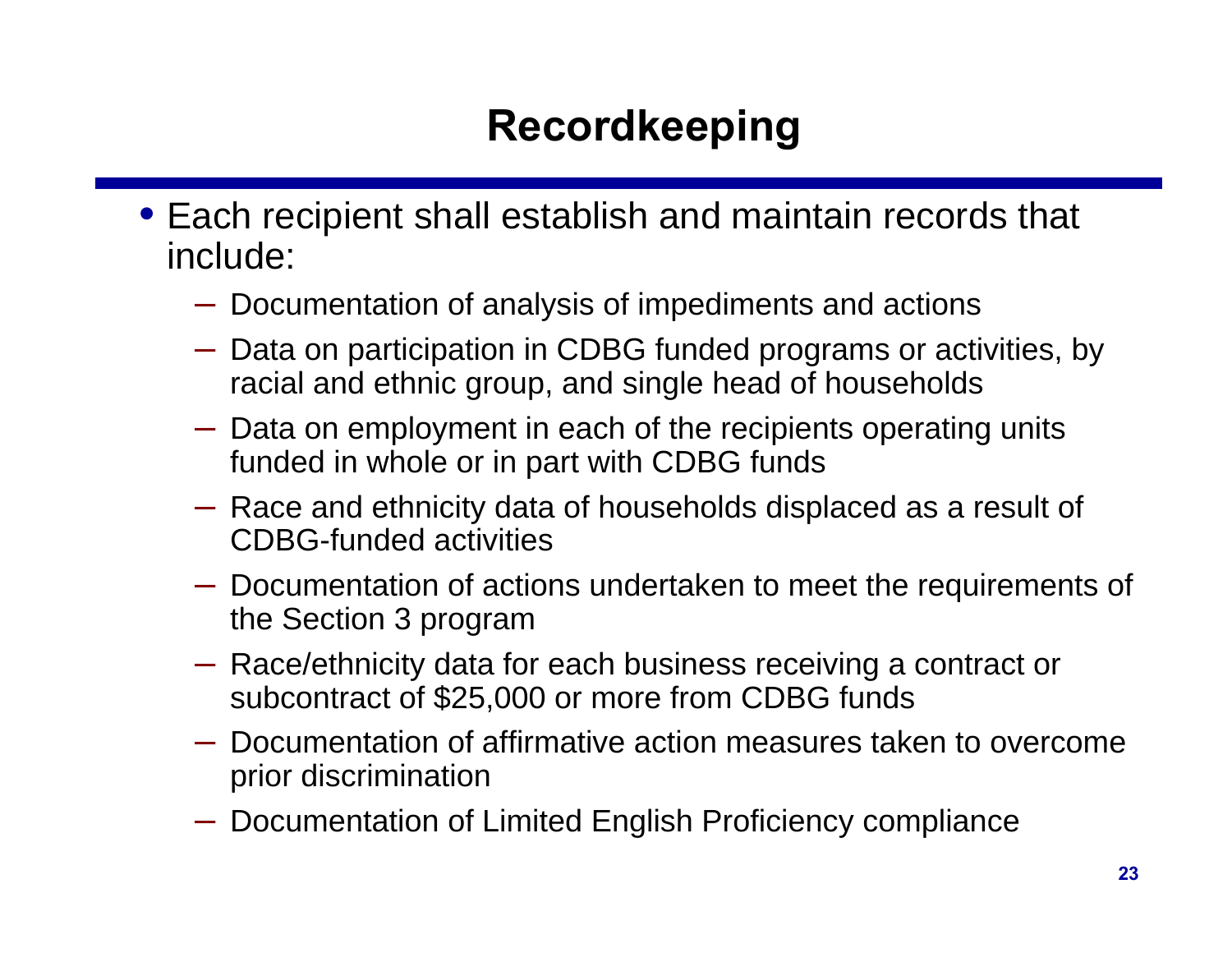#### **Strategies to Improve Access for Persons with Limited English Proficiency**

- Use the Language Assistance and Planning Self Assessment tool (http://www.lep.gov/selfassesstool.htm)
- Translate written materials into key languages
- Adapt written materials to be understandable for the target population
- Use the "I Speak" card (http://www.lep.gov/ISpeakCards2004.pdf)
- Use interpreter services when appropriate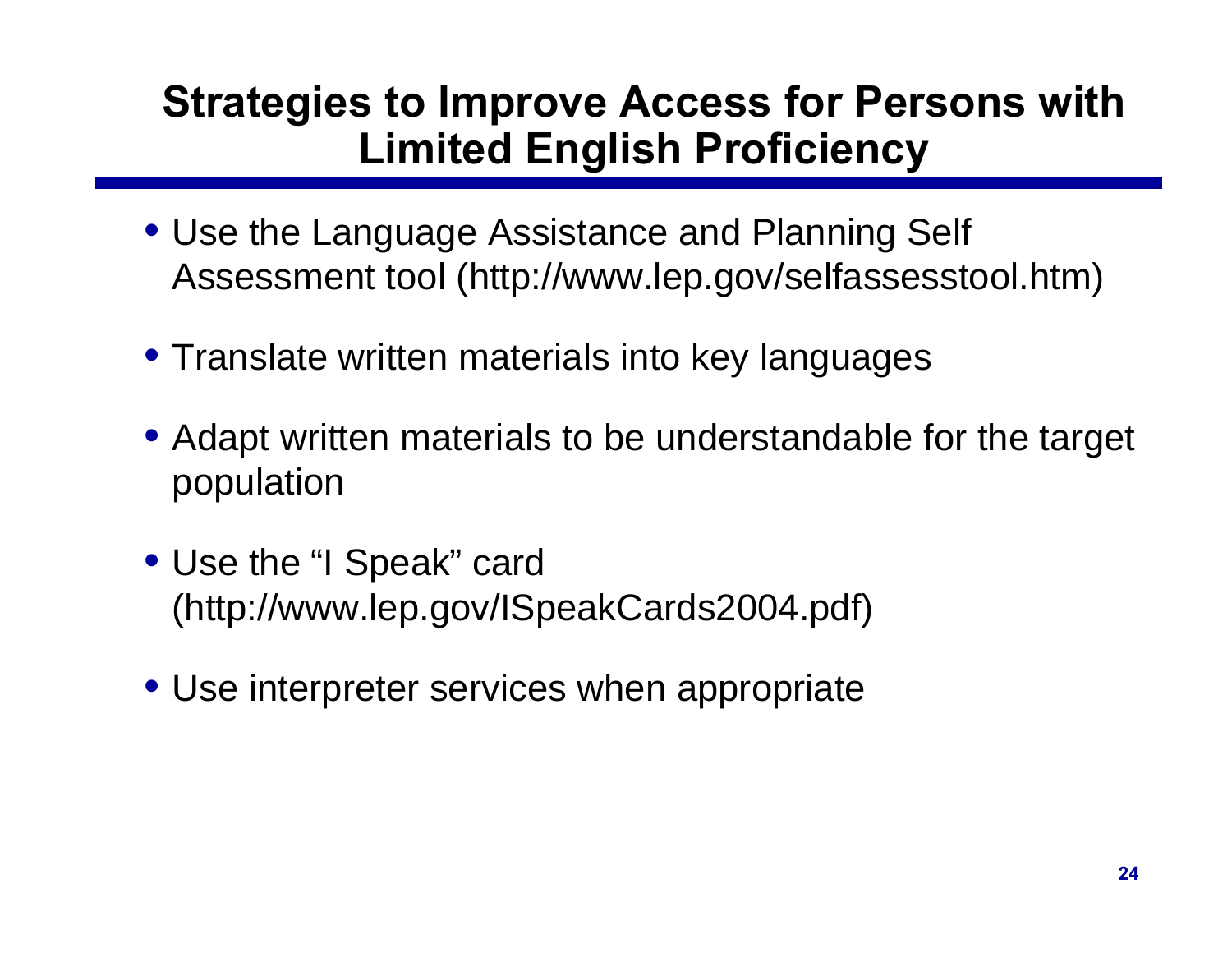#### **Case Study**

#### **"Limited English Proficiency"**